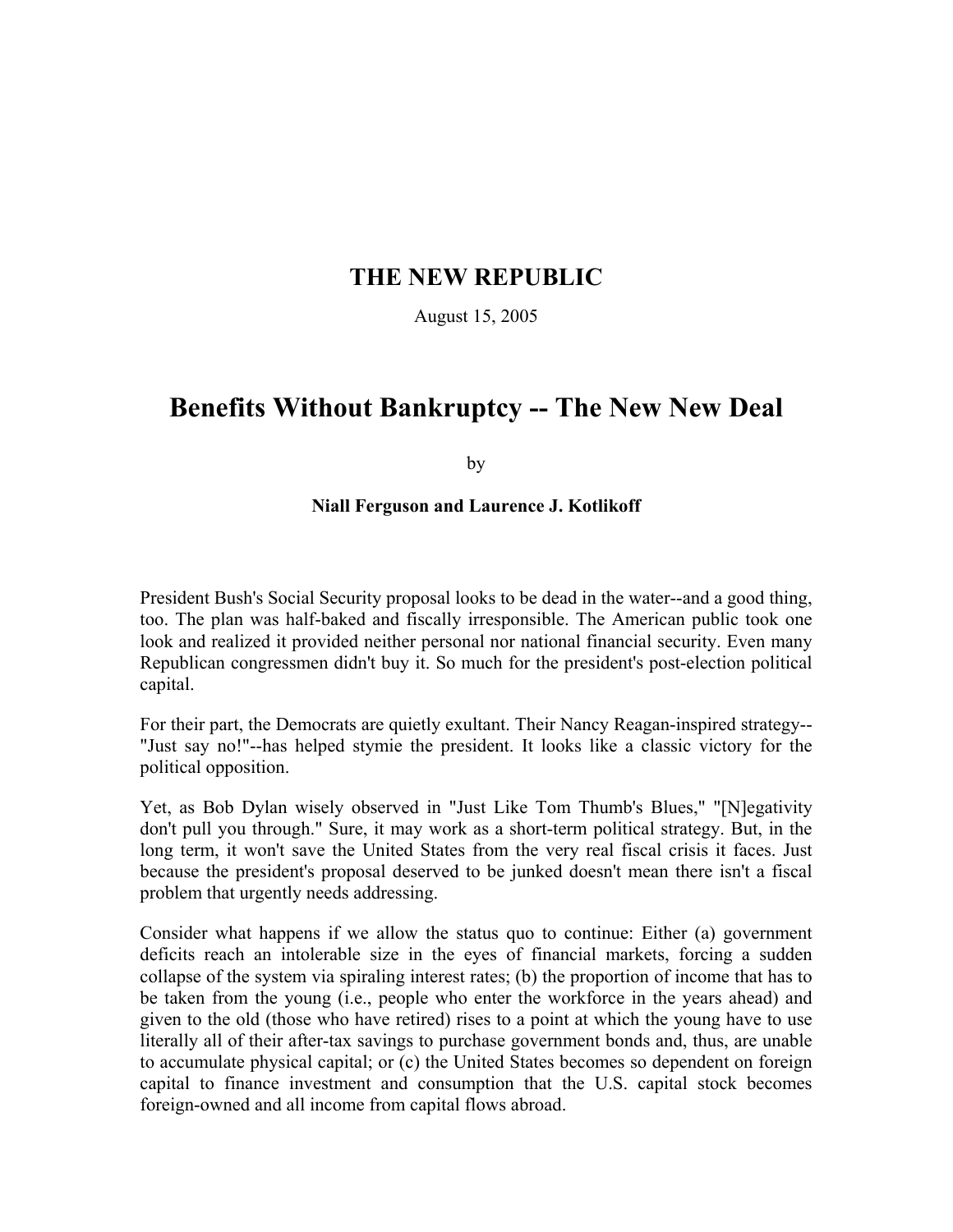Unless they believe in the Leninist principle--"the worse, the better"--Democrats need to come up with a better strategy than just waiting for one of these things to happen to Republicans. Instead of being relentlessly negative, Democrats need to recognize the magnitude of the problem we face and come up with some credible solutions of their own, sooner rather than later. What we have in mind is a new New Deal--a combination of fundamental Social Security reform, health care reform, and tax reform. A new New Deal could help Democrats win the voters they failed to persuade last November. It could also help a Democratic administration deal with our country's immense demographic and

fiscal problems.

First the demographics. According to U.N. projections, male life expectancy in the United States will rise from 75 to 80 between now and 2050 (it was 66 back in 1950 and even lower when Social Security was invented). The share of the American population that is 65 or over is set to rise from 12.3 percent to 20.6 percent.

In 25 years, when almost all 77 million members of the baby-boomer cohort have retired, we'll have twice the number of elderly, but only 18 percent more workers to pay their benefits. The entire country will look, feel, and be a lot older than present-day Florida. By 2050, we will have as many *old* old (85 and over) people as the current populations of New York, Los Angeles, and Chicago, and as many centenarians as there are people in Washington, D.C.

Meanwhile, the United Nations also projects that the total fertility rate (births per woman) may fall below two in the next decade, and it could be as low as 1.85 in 20 years. Immigration will only partially compensate for these trends. Taken together, they mean that the elderly dependency ratio (the ratio of the population 65 years or older to the population 15 to 64) could very nearly double over the next 45 years, from 0.18 to 0.33.

This is bound to put a major strain on our current systems that help Americans provide for retirement and cope with the ill health that comes with old age--systems designed in the distant days of Franklin Roosevelt and Lyndon Johnson. But, in trying to modify the Social Security system, President Bush was only chipping away at the tip of an iceberg. The things he was worried about--the future deficits of the Social Security system, forecast to start in 2018, and the exhaustion of the Social Security Trust Fund (its stock of government bonds) in around 2042--are not, in reality, the biggest fiscal problems facing the United States.

Social Security has been reformed before. In the 1980s, the payroll tax was raised slightly and a gradual increase in the retirement age was introduced (it is scheduled to rise to 67 by 2027). One option might be simply to do more of the same. But that's not what the president proposed. He wanted to give workers the chance to divert some of their Social Security contributions into individual retirement accounts, while indexing the value of the future Social Security checks for middle-class and higher earners to inflation instead of wages.

There were four problems with this. First, diverting money into individual accounts would have turned the Republican line on Social Security into a self-fulfilling prophecy,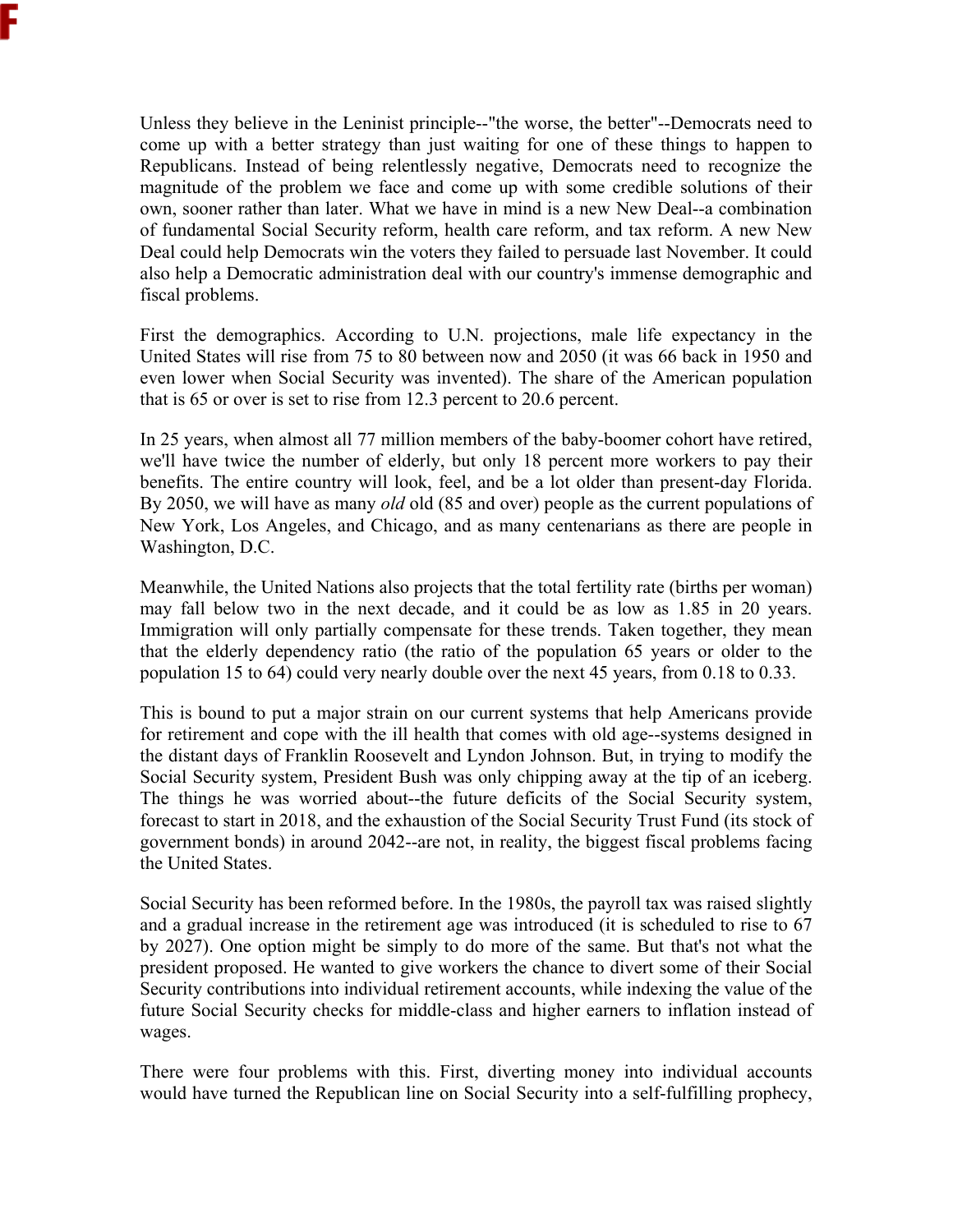pushing the system into deficit much sooner than would happen otherwise. Second, individual accounts would have done away with one of the biggest advantages of a state pension system, namely economies of scale and reduced risk. (It's a sobering thought that Jeremy Siegel of the Wharton School--as the author of *Stocks for the Long Run*, the equity sell-side's favorite academic--is now predicting a stock market slump as baby boomers sell off their portfolios to finance year-round vacations and plastic surgery.) Third, as a consequence, the president's scheme would have made an already bad position even worse for younger Americans, making them reliant on a risky, costly, and inadequate private-account alternative. Finally, and most importantly, it would have done nothing to address the much deeper fiscal imbalance between all the projected revenues of our government and all its existing commitments--not just Social Security, but a whole raft of other nondiscretionary expenditures, of which the Medicare system is by far the biggest.

Today, Social Security, Medicare, and Medicaid benefits per retiree total \$21,000. Multiply this by the current 36 million elderly, and you see why these programs currently account for half of federal tax revenue. Over the past four years, the Medicare benefits per beneficiary have grown 16 times faster than the real wages of the workers paying those benefits. Medicaid benefits per head have grown almost as fast. And, if you think that growth in health spending will slow any time soon, think again. The new and fabulously expensive Medicare benefit enacted in 2003 by the Bush administration is just about to kick in.

The best way to measure the overall problem is simply to compare the present value of all projected future government expenditures--including debt-service payments--with the present value of all projected future government receipts, and then work out the difference. The latest estimate of this fiscal gap is a colossal \$65.9 trillion. This figure comes courtesy of two distinguished economists--Jagadeesh Gokhale and Kent Smetters- -who based their analysis on our government's own, quite optimistic, projections.

Of course, \$65.9 trillion is a pretty hard number to grasp. But that is the implicit public debt of the United States--a sum five times larger than U.S. gross domestic product and over 14 times the size of the national debt held by the public. Gokhale and Smetters's study also lets us answer some simple questions: What alternative tax hikes or expenditure cuts would be needed to eliminate this fiscal gap? The answers are guaranteed to terrify politicians. One way would be immediately and permanently to double personal and corporate income taxes. A second option would be immediately and permanently to cut by two-thirds all Social Security and Medicare benefits. A third alternative (which would not quite close the gap) would be immediately and permanently to cut all federal discretionary spending.

The obvious point is that there is no conceivable political way to do any of these things. A politician who suggested even a mixture of the three would be as dead as David Stockman was when he suggested that Ronald Reagan cut benefits to retirees by a third. The American Association of Retired Persons exists to ensure that not one of Social Security's 2,025 increasingly anachronistic benefit provisions is changed.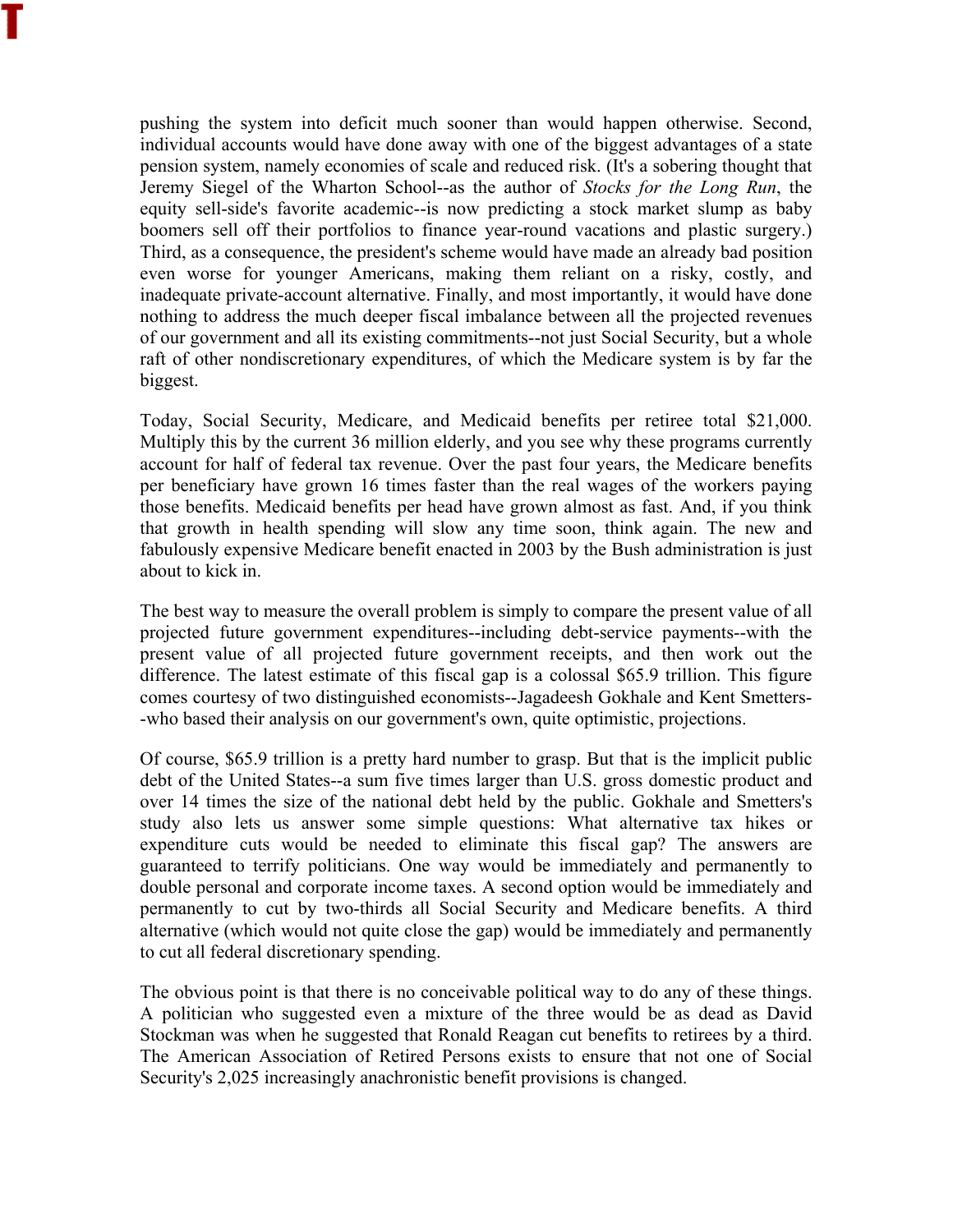So, Houston--or, rather, Washington--we really do have a problem: a truly grave demographic, fiscal, and economic problem. It's a problem that Bush inherited, but one he has done nothing to make better and much to make worse. We refer here to the president's three major tax cuts, his major increase in discretionary spending, his major expansion of entitlement programs, and his massive deficits. And that was just the first term.

So what's the alternative? The program we outline below aims at both efficiency and fairness. Unlike other solutions on offer, it is holistic; that is, it embraces Social Security reform, health care reform, and tax reform. And it is based on four fundamental principles we think most Democrats--indeed, most Americans--would subscribe to:

1. The federal fiscal system should be moderately progressive. In other words, the net effect of all federal programs taken together should be to reduce somewhat the inequalities of income that are inherent in any market-based economy, but not in such a way that economic efficiency is compromised and growth lowered.

2. There should be a system of universal health care -- so that no American is denied necessary medical treatment -- but the system should also be affordable.

3. When they stop working, all Americans should be guaranteed a basic income of at least 40 percent of their pre-retirement earnings (the original goal of the Social Security system).

4. The federal fiscal system should be based on the principle of intergenerational equity; that is to say, net lifetime taxes should take out of our children's income roughly the same proportion as they take out of our income.

These principles are important because our new New Deal has several components--a federal sales tax, individual retirement accounts, and health care vouchers. The plan we envision is not only market-based and economically efficient, but it is also moderately progressive and generationally equitable. It's simple and transparent, too--the very opposite of the status quo. Taken together, our proposals would not only modernize Social Security, provide universal health care coverage, and overhaul the tax system. They would also eliminate most of the fiscal gap described above, improve the wellbeing of the poor, enhance incentives to work and to save, raise the nation's rate of saving and domestic investment, and stimulate economic growth.

The three proposals covering taxes, Social Security, and health care are interconnected and interdependent. In particular, tax reform provides the funding needed to finance Social Security and health care reform. It also ensures that the rich and middle-class elderly pay their fair share in resolving our fiscal gap.

All Americans would receive health care coverage and that the government could limit its total voucher expenditure to what the nation could afford."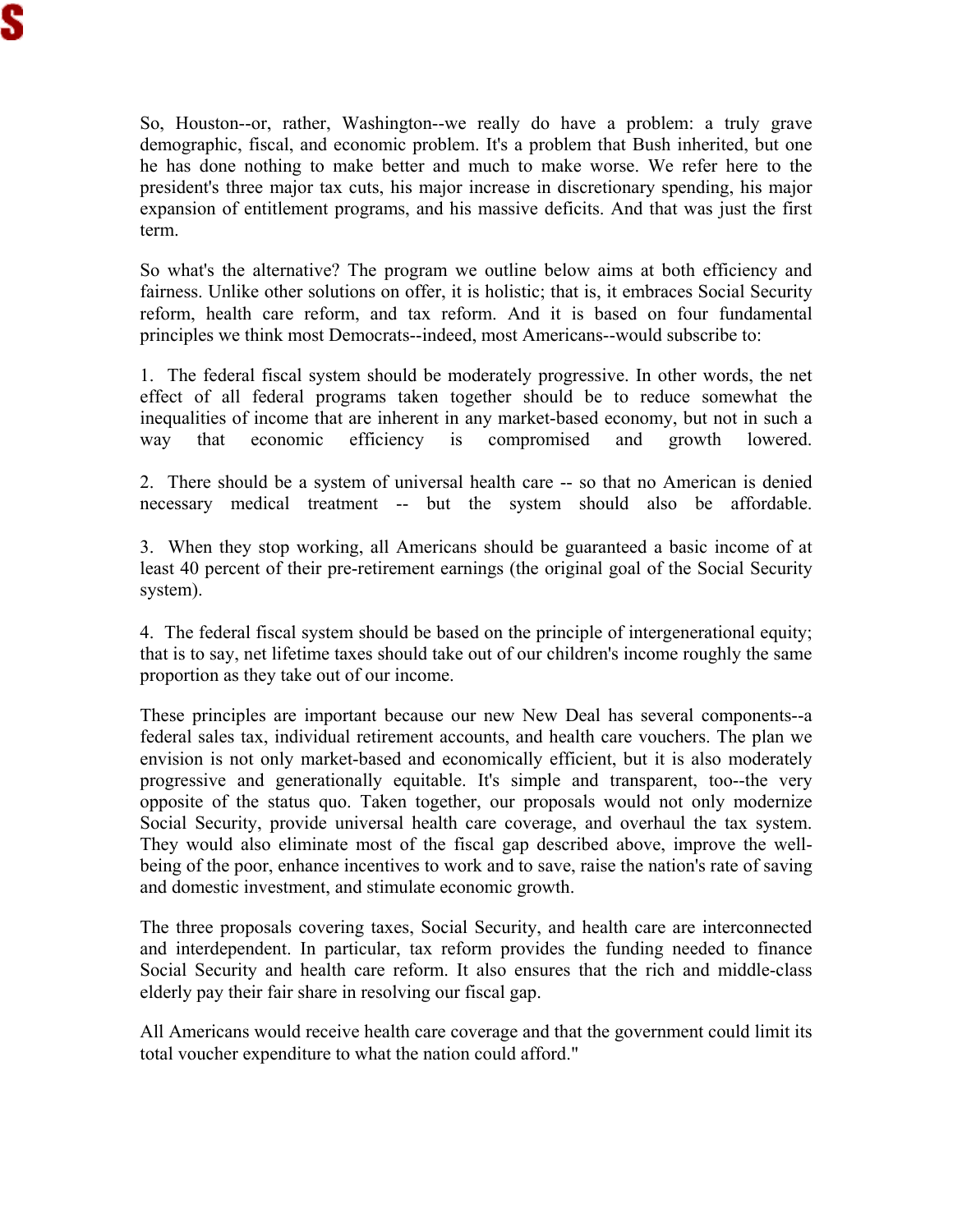#### **Tax Reform**

Let's start with tax reform. Our plan here is to replace the personal income tax, the corporate income tax, the payroll (fica) tax, and the estate and gift taxes with a federal retail sales tax (frst), plus a rebate. The tax would work just like the sales taxes currently levied in many states, though at a higher rate. The rebate would be paid monthly to households, based on the household's demographic composition, and would be equal to the sales taxes paid, on average, by households at the federal poverty line with the same demographics.

Most Democrats assume that a sales tax would be bound to be regressive. But our version has three clearly progressive elements. First, thanks to the rebate, poor households would pay no sales taxes in net terms. Second, our reform would eliminate the highly regressive fica tax, which is levied only on the first \$90,000 of earnings. Third, frst would effectively tax wealth as well as wages, because, when the rich spend their wealth and when workers spend their wages, they would both pay sales taxes.

The tax would be highly transparent and efficient. It would save hundreds of billions of dollars in tax compliance costs. And it would reduce the effective marginal taxes facing most Americans when they work and save.

Frst would also enhance generational equity by asking rich and middle-class older Americans to pay taxes when they spend their wealth. The poor elderly, living on Social Security, would end up better off. They would receive the sales tax rebate even though the purchasing power of their Social Security benefits would remain unchanged (thanks to an automatic adjustment that would raise their Social Security benefits to account for the increase in the retail price level).

The sales tax would be levied on *all* final-consumption goods and services. Its tax rate would be set at 33 percent--high enough to cover the costs of the new New Deal's Social Security and health care reforms as well as meet the government's other spending needs. This rate sounds high compared with an income tax in part because of the way sales taxes are levied. Earning a dollar and having to pay 33 cents in taxes when you spend it leaves you with only 75 cents of consumption, because 75 cents multiplied by 1.33 equals \$1. The effect is the same as if you earn a dollar and pay a 25 percent income tax, which also leaves you with 75 cents of consumption. So a 33 percent sales tax is actually equivalent to a 25 percent income tax.

Put in these terms, a 33 percent sales tax is actually not very high. Indeed, if you add up the personal income, corporate income, and fica taxes that households pay, either directly or indirectly, you find out that the vast majority face combined average and marginal direct tax rates above 25 percent. Will taxing consumption rather than income reduce spending and put the economy in recession? No, it will shift spending away from consumption goods and services to investment goods, which will help the economy grow through time. As today's China and yesterday's Japan show, economies that shift from consuming to saving and investment can achieve tremendous performance.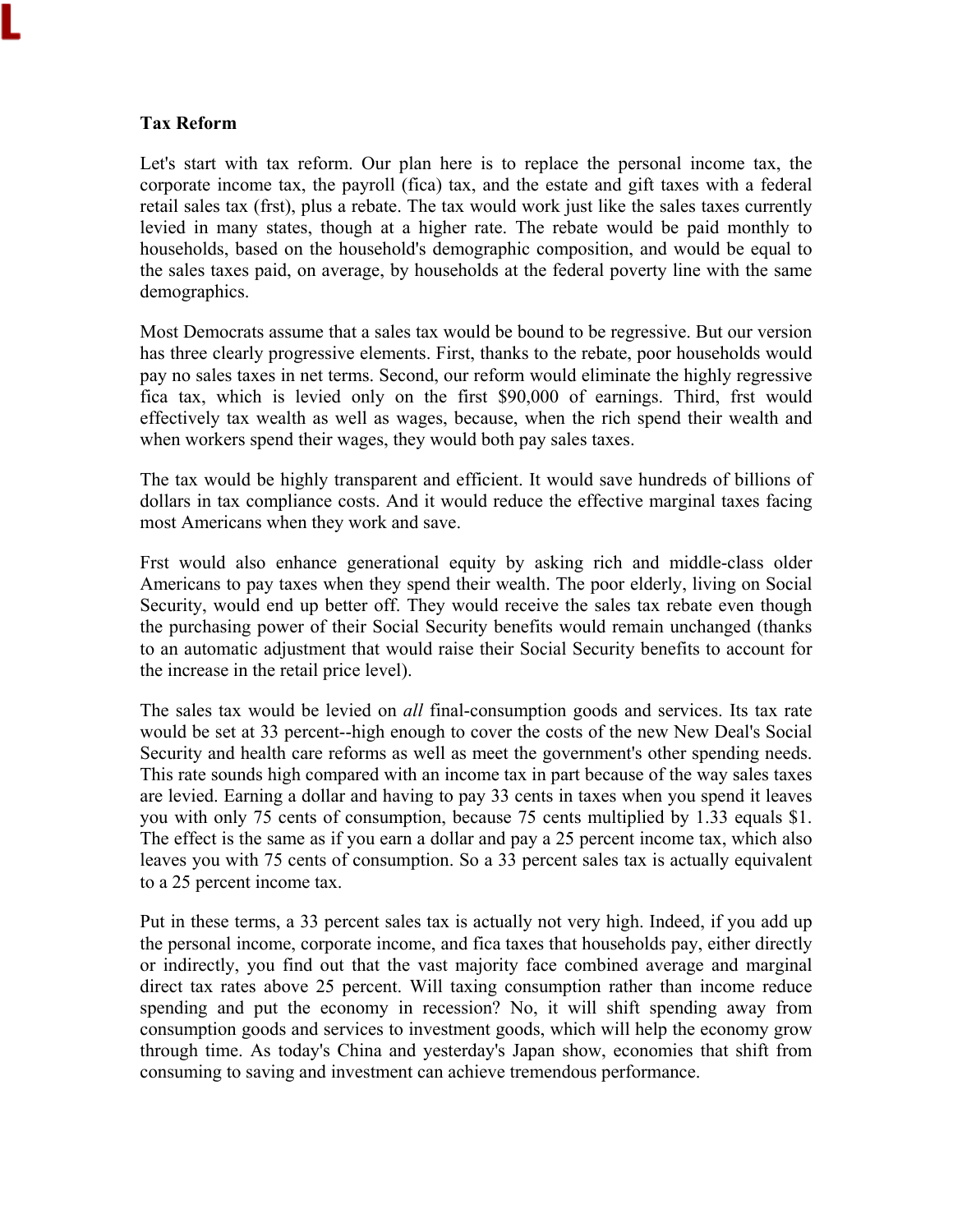#### **Social Security Reform**

Our second proposed reform deals with Social Security. We would shut down the retirement portion of the current Social Security system at the margin by paying in the future only those retirement benefits that were accrued by the time of the reform. This means that current retirees would receive their full benefits, but workers would receive benefits based only on their covered wages prior to the date of the reform. The retail sales tax would pay off all accrued retirement benefits, which eventually would equal zero. The current Social Security survivor and disability programs would remain unchanged, except that their benefits would be paid by the sales tax.

In place of the existing Social Security retirement system, we would establish the Personal Security System (PSS)--a system of individual accounts, but one with very different properties from the scheme that was proposed by the president. All workers would be required to pay 7.15 percent of their wages up to what is now the Social Security-covered earnings ceiling (i.e., they would contribute what is now the employee fica payment) into an individual PSS account. Married or legally partnered couples would share contributions so that each spouse's or partner's account would receive the same amount. The government would contribute to the accounts of the unemployed and disabled. In addition, the government would make matching contributions on a progressive basis to workers' accounts, thereby helping the poor to save.

All PSS accounts would be private property. But they would be administered and invested by the Social Security Administration in a market-weighted global index fund of stocks, bonds, and real-estate securities. Consequently, everyone would have the same portfolio and receive the same rate of return. The government would guarantee that, at retirement, the account balance would equal at least what the worker had contributed, adjusted for inflation--i.e., the government would guarantee that workers could not lose what they contributed. This would protect workers from the inevitable downside risks of investing in capital markets.

Between the ages of 57 and 67, account balances would be gradually sold off each day by the Social Security Administration and exchanged for inflation-protected annuities that would begin paying out at age 62. By age 67, workers' account balances would be fully annuitized. Workers who died prior to 67 would bequeath their account balances to their spouses, partners, or children.

Under our plan, unlike the president's, neither Wall Street nor the insurance industry would get its hands on workers' money. There would be no loads, no commissions, no fees. Nor would there be all the risks associated with individual investing. This is because PSS would continue to take advantage of the overwhelming advantages enjoyed by all state systems of social insurance: economies of scale and reduction of risk through government guarantee.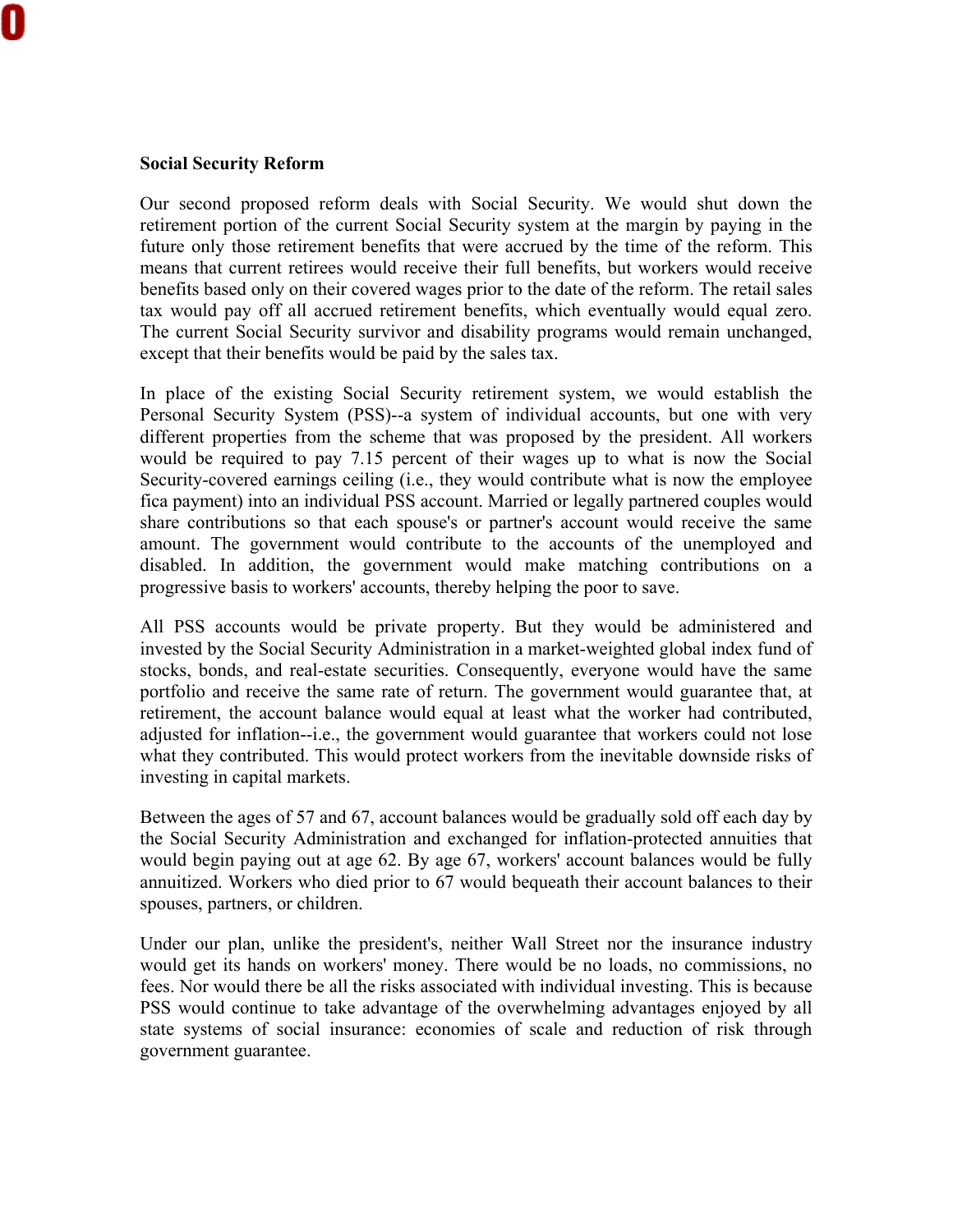## **Health care Reform**

Our third and final reform deals not just with our public health care programs, Medicare, and Medicaid, but with the private health insurance system as well. That system notoriously leaves some 45 million Americans uninsured. Our reform would abolish the existing fee-for-service Medicare and Medicaid programs and enroll all Americans in a universal health insurance system called the Medical Security System (MSS). Every October, the MSS would provide each American with an individualized voucher to be used to purchase health insurance for the following calendar year. The size of the voucher would depend on the recipients' expected health expenditures over the calendar year. Thus, a 75-year-old with colon cancer would receive a very large voucher, say \$150,000, while a healthy 30-year-old might receive a \$3,500 voucher. The MSS would have access to all medical records concerning each American and set the voucher level each year based on that information.

Some are sure to feel uneasy about this proposal, since it seems to imply an invasion of privacy. Yet the government already knows about millions of Medicare and Medicaid participants' health conditions, because it is paying their medical bills. This information has never, to our knowledge, been inappropriately disclosed.

The vouchers would pay for basic inpatient and outpatient medical care, prescription medications, and long-term care over the course of each year. If you ended up costing the insurance company more than the amount of your voucher, the insurance company would make up the difference. If you ended up costing the company less than the voucher, the company would pocket the difference. Insurers would be free to market additional services at additional costs. MSS would, at long last, promote healthy competition in the insurance market, which would go a long way toward restraining health care costs.

The beauty of our plan is that all Americans would receive health care coverage and that the government could limit its total voucher expenditure to what the nation could afford. Unlike the current fee-for-service system, under which the government has no control of the bills it receives, MSS would explicitly limit its liability.

The plan is also progressive. The poor, who are more prone to illness than the rich, would receive higher vouchers, on average, than the rich. And, because we would be eliminating the current income tax system, all the tax breaks going to the rich in the form of nontaxed health insurance premium payments would vanish. Added together, the elimination of this roughly \$150 billion of tax expenditures, the reduction in the costs of hospital emergency rooms (which are currently subsidized out of the federal budget), and the abolition of the huge subsidies to insurers in the recent Medicare drug bill would provide a large part of the additional funding needed for MSS to cover the entire population.

### **Eliminating the Fiscal Gap**

A 33 percent federal retail sales tax rate would generate federal revenue equal to 21 percent of GDP--the same proportion the Treasury collected in 2000. Currently, federal